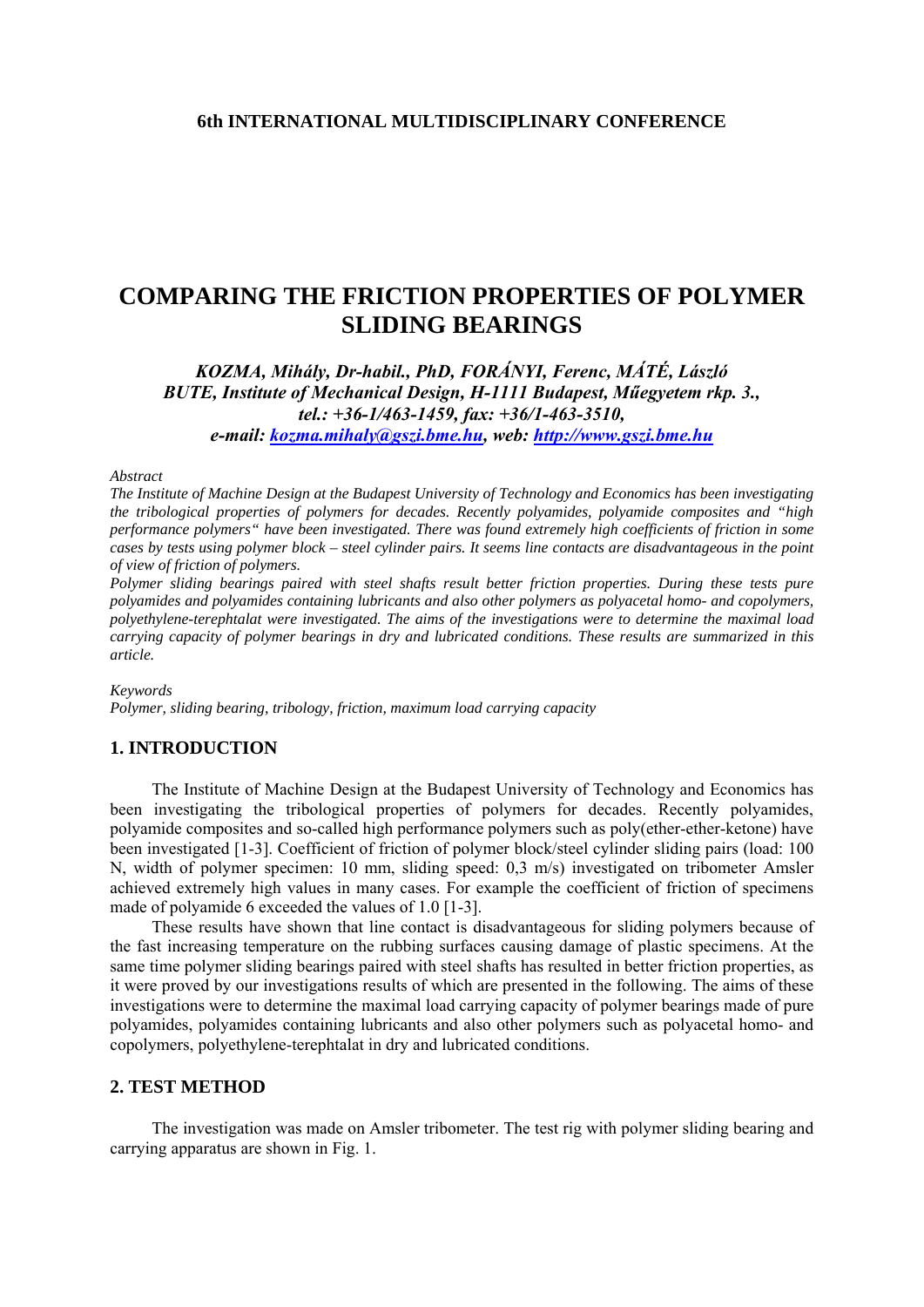The diameter of steel shaft is 32 mm, the width of sliding bearing is 15 mm, the relative bearing clearance is 1.8%. The speed of revolutions was 3.18 rps, which means 0.3 m/s sliding speed. The bearing clearance was determined during preliminary tests. Narrower bearing clearance leads to lower load carrying capacity of sliding bearings, because the bearing seized owing to the high thermal expansion of polymer bushings. The material of shaft is mild carbon steel (C 45), its rubbing surfaces were ground to the surface roughness of  $R_a = 0.3 - 0.35 \mu m$  (CLA). Before investigations the sliding surfaces were cleaned by alcohol.



Fig.1. The tester machine Fig.2. POM-H bearing with damaged running surface

During the investigation the load was increased step by step. The first load level was 300 N and then the load was increased by 100 N steps. The running was continued at every load level until the temperature stabilized (about 2 hours). Then the load was increased by the next 100 N step. The investigation went on until the damage of running surfaces of polymer bushings appeared. The damage was signalled by the rapid increase of friction moment and/or temperature.

During the first part of investigation the sliding bearing ran without lubrication, then (before damage of bushing) a small amount of pure mineral oil (without any additives) was added into the bearing clearance and the investigation was continued. The oil has a viscosity grade of ISO VG 10. The tribometer measured and registered the friction moment. The temperature was determined by a handy laser thermometer.

The changing of friction moment, which was registered during investigation of a bearing made of polyamide 6.6, can be seen in Fig.3. On the right side of figure it can be noticed that the moment of friction decreased remarkably when the oil was added. Moving from right to left in the figure we can see that the gradual increasing of load was followed by the gradual increasing of friction moment. The last load level where the temperature and the friction moment were still constant was called the load carrying capacity of sliding bearing. At too high load the surface of polymer bearing melted in spite of the low coefficient of friction. This can be seen in the picture of a POM-H bearing (Fig.2).



*Fig.3 The registering paper of a PA 6.6 sliding bearing* 

## **3. THE INVESTIGATED POLYMER MATERIALS**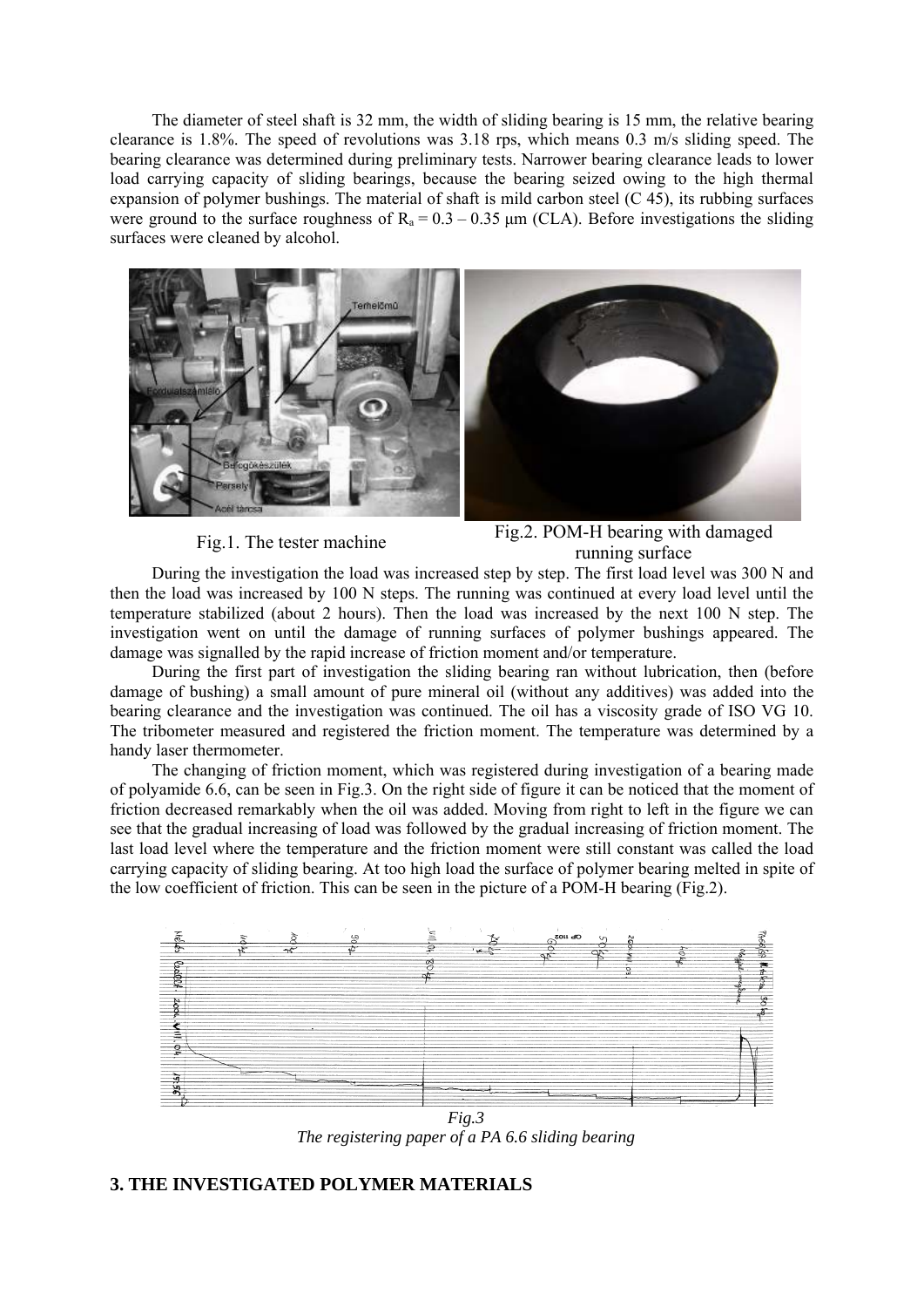The bushings of sliding bearing were made of the following commercially pure or filled polym ers [4]:

- Teramid PA  $6$ G/Na: pure cast polyamide (PA) 6 (made with Na catalyst)
- Teramid PA 6G/Mg: pure cast polyamide 6 (experimental material, made with Mg catalyst)
- Ertalon 66 SA: pure polyamide 6.6
- Ertalon LFX: cast polyamide 6 containing silicone oil
- Nylatron GSM: cast polyamide 6 containing  $MoS<sub>2</sub>$
- Nylatron NSM: cast polyamide 6 containing solid lubricant
- Ertacetal C: pure polyacetal copolymer (POM-C)
- Ertacetal H: pure polyacetal homopolymer (POM-H)
- Ertalyte 16: pure poly(ethylene-terephtalat), PET

### **4. TEST RESULTS**

Fig.4 compares the coefficient of friction and temperature of pure polyamide sliding bearings at load o f 300 N without external lubrication at the beginning and at the end of tests. The load carrying capacity of these bearings lubricated with pure mineral oil can be seen on Fig.5. This figure also shows the temperature and the coefficient of friction at this load level.





Fig.4 Coefficient of friction and temperatur e lubrication at the beginning (K) and at the of pure polymers without external end (V) of measuring by load of 300 N

Fig.5 Maximum load carrying capacity of p ure polymers with external lubrication; the coefficient of friction and temperature by this load

Fig.5 shows that the oil lubrication (which was used only once after the increasing of coefficient of fri ction or temperature signed the beginning of damages of bushing) decreased efficiently the coefficient of friction at all investigated polymers. The coefficient of friction did not exceeded the value of 0.12 even by maximum load carrying capacity with its high temperature. It is interesting that the maximum load carrying capacity of each polyamid is remarkably different despite the fact that there was not big differences between their friction properties in dry running conditions. The coefficient of friction of pure polyamides was almost the same*.*

The load carrying capacity of POM and PET sliding bearings is higher than of polyamide 6, but it doe s not reach the load carrying capacity of polyamide 6.6. In some cases it occurred that the running surface of polymer melted (see in Fig.2) and a thin polymer layer developed on the metal surface. According to expectations the load carrying capacity of POM-C is lower than POM-H due to its more advantageous friction properties (its coefficient of friction is lower with about 20%).